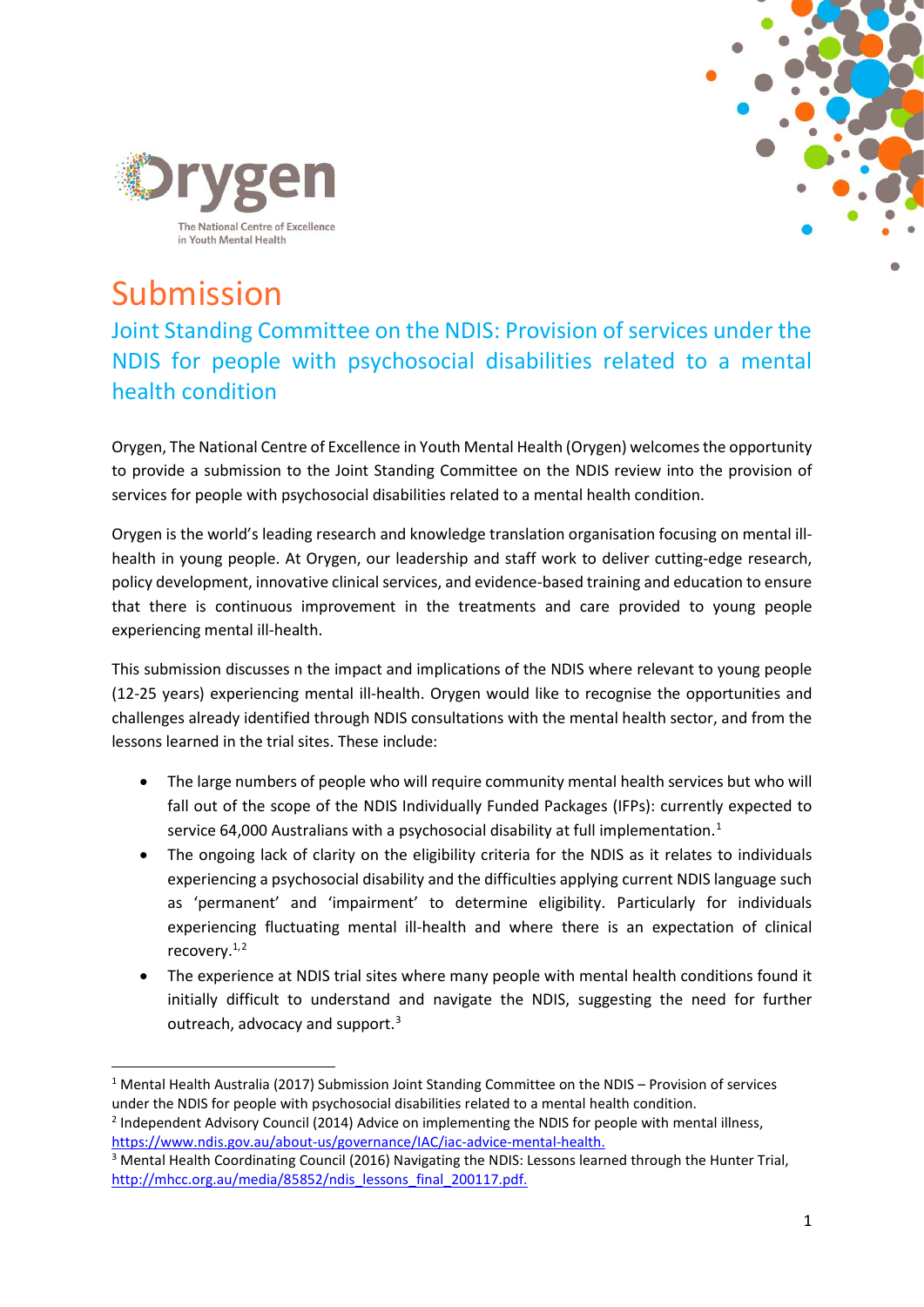# Young people in Australia experiencing severe/complex mental ill-health

In 2016 the resident population of young people in Australia aged 12-25 years was approximately 4.37 million. [4](#page-1-0) One in four young people will have a mental disorder, of which an estimated 17 per cent will experience severe impairment.<sup>[5](#page-1-1)</sup> Utilising these statistics and what we know from recent epidemiological research Orygen estimates that upwards of 200,000 young people across Australia are experiencing a severe mental ill-health. This is three times the number of individuals with a psychosocial disability (across all ages) who are expected to receive IFPs through the NDIS.

We also know from studies on the demographics and clinical characteristics of young people seeking help at youth mental health services during 2013-14 that around 11,000 were experiencing recurrent or chronic mental ill-health<sup>[6](#page-1-2)</sup>, while 16,337 young people aged 16-24 years with a primary psychological/psychiatric condition received the disability support pension in 2013.[7](#page-1-3)

## Youth mental health care principles, practices and NDIS eligibility criteria

Evidence-based youth mental health service models focus on early intervention in onset, and in stage, of mental ill-health. They are also centred on the promotion of recovery and a return to functioning.<sup>[8](#page-1-4)</sup>

As described by the Independent Advisory Council (IAC) in their advice on implementing the NDIS for people with mental health issues, it will be difficult for young people with a psychiatric disability or condition to enter the NDIS (via the IFPs) because most of these young people will not receive a diagnosis of a permanent disability.<sup>[9](#page-1-5)</sup> Even for young people experiencing severe and functionally disabling mental ill-health, current NDIS eligibility criteria would exclude access on the basis that it would not be not possible (or clinically advisable) to diagnose the illness as a 'permanent' condition. It is therefore problematic that this term is used to define eligibility for the NDIS (Committee Terms of Reference 1.a).

Determining eligibility for the NDIS through the production of evidence from a clinician or service provider could also be problematic for this age group. Young people are reluctant to present to primary care or access mental health services<sup>[10](#page-1-6)</sup>, although those with severe experiences of mental illhealth appear more likely to use a mental health service (51 per cent) than those with mild-moderate conditions (18 per cent).<sup>5</sup>

The introduction and roll-out of headspace centres nationally, now provides many young people in Australia with an appropriate, accessible and acceptable entry point into mental health care. However, these services are designed and resourced to respond to mild to moderate presentations of mental ill-health. Even among those young people who do seek professional help, many may be reluctant to describe their condition as 'permanent' or 'disabling'.

<span id="page-1-5"></span><sup>9</sup> Independent Advisory Council (2014) ibid.

<span id="page-1-0"></span> $\overline{a}$ 4 ABS (2016) 3101.0 - Australian Demographic Statistics Table, 2016, Table 8.

<span id="page-1-1"></span><sup>5</sup> ABS (2007) 4840.0.55.001 - Mental Health of Young People.

<span id="page-1-2"></span><sup>6</sup> Purcell R, Jorm AF, Hickie IB, Yung AR, Pantelis C, Amminger GP, et al.(2015) Demographic and clinical characteristics of young people seeking help at youth mental health services: baseline findings of the Transitions Study. Early Interv Psychiatry. 9(6):487-97.

<span id="page-1-4"></span><span id="page-1-3"></span><sup>&</sup>lt;sup>7</sup> Services DoS. Characteristics of disability support pension recipients. Canberra: Australian Government; 2013. <sup>8</sup> Stavely, H., Hughes, F., Pennell, K., McGorry, P. & Purcell, R. (2013) EPPIC Model and Service Implementation Guide, Orygen Youth Health Research Centre, Melbourne.

<span id="page-1-6"></span><sup>&</sup>lt;sup>10</sup> Rickwood, D., Deane, F. & Wilson, C. (2007) When and how do young people seek professional help for mental health problems. The Medical Journal of Australia. 187(7):S35-S39.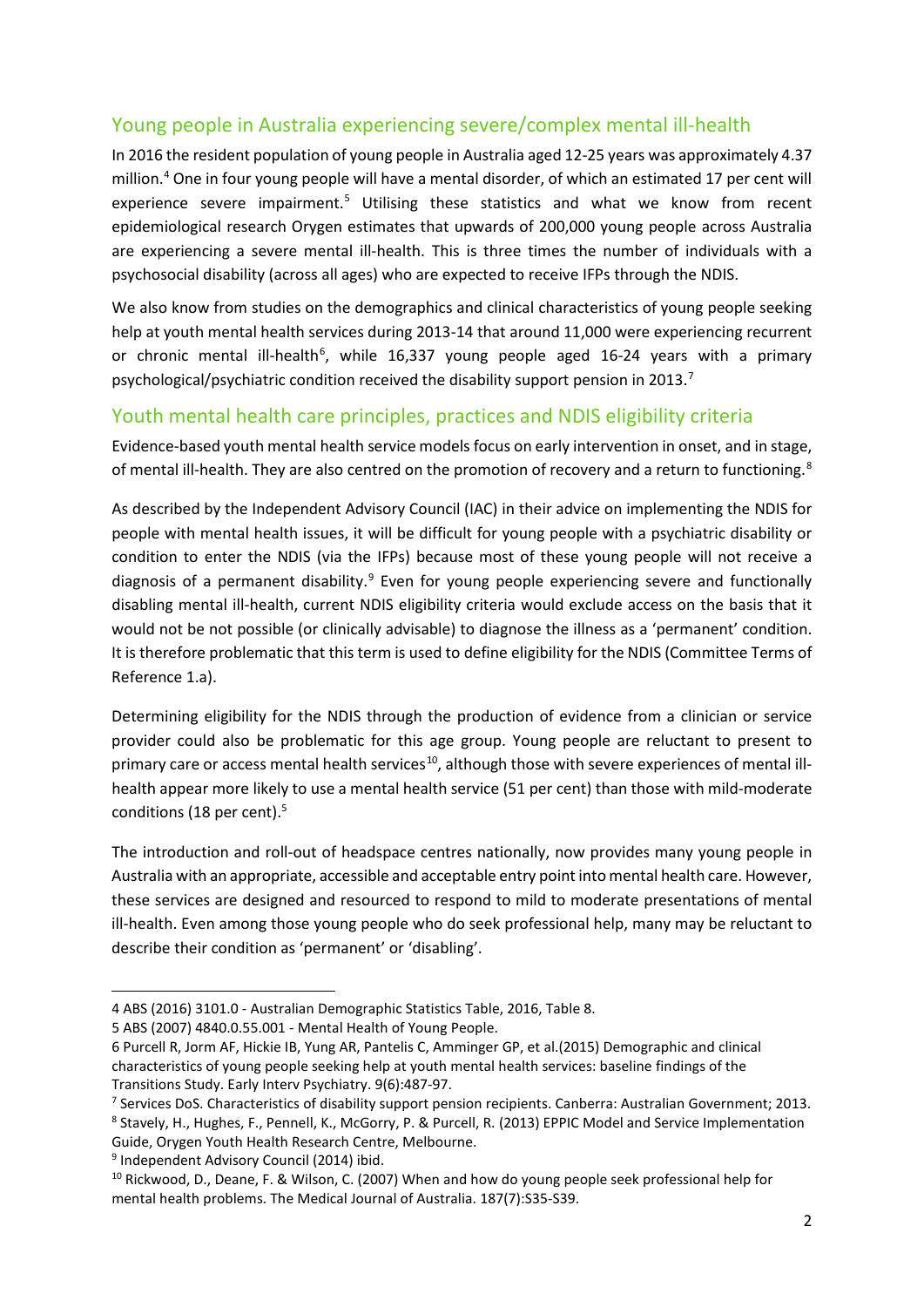**Orygen recommends:**

- **1. Clarifying eligibility for the NDIS as it relates to psychosocial disabilities; and**
- **2. Providing assertive outreach and assistance in service navigation particularly to identify and support young people who are eligible for the NDIS but may not make contact with services (Committee Terms of Reference 1.g)**

### Information, Linkages and Capacity Building Framework

Given young people experiencing mental ill-health will mostly likely encounter difficulties accessing the IFPs, the role of the Information, Linkages and Capacity Building (ILC) Framework and associated funding will be of particular importance (Committee Terms of Reference 1.d). Current targets are for this platform to reach 4 million people and 800,000 primary carers (across all disabilities)<sup>[11](#page-2-0)</sup>. A pilot of the ILC is about to commence in the ACT, however the current ILC Commissioning Framework (as at November 2016) does not include (among other things):

- specific guidance on psychosocial disabilities or a ratio/formula of funding to be allocated to activities which focus on this group; or
- detail on the governance arrangements or how the activities will connect with (and not duplicate) broader community mental health services.

In designing and implementing the ILC Framework activities (such as community and individual awareness raising and capacity building and facilitating linkages and referrals into community-based mental health supports) particular consideration should be given to the addressing the needs of young people. This would require the direct involvement of education settings, employment providers, as well as young people and their families. These activities will also need to identify and utilise technology and other systems that young people are engaged in.

#### **Orygen recommends:**

- **1. That a commensurate proportion of resources commissioned through the ILC Framework are provided to support individuals experiencing psychosocial disabilities, in particular young people and their families who are even less likely to be eligible for the IFPs.**
- **2. Activities delivered through the ILC Framework must be co-designed, implemented and evaluated in partnership with people and their families experiencing psychosocial disabilities, to ensure the needs of this group are included.**

# Role of headspace, state/territory mental health services and PHNs

Around one in four young people on their first presentation to headspace centres are assessed on the Social and Occupational Functioning Assessment Scale (SOFAS) as experiencing a serious impairment in functioning and 1.9 per cent experience an inability to function in almost all areas.<sup>[12](#page-2-1)</sup>

As identified by the IAC, headspace and other early intervention services for young people experiencing mental ill-health will play a key role in determining the future demand for NDIS programs. This includes the provision of evidence-based interventions for mental ill-health which will ensure the illness does not become permanently disabling. It noted "stronger investment in such

<span id="page-2-0"></span> <sup>11</sup> Mental Health Coordinating Council (2016) ibid.

<span id="page-2-1"></span><sup>&</sup>lt;sup>12</sup> Hilferty, F., et.al. (2015). Is headspace making a difference to young people's lives? Final Report of the independent evaluation of the headspace program. (SPRC Report 08/2015). Sydney: Social Policy Research Centre, UNSW Australia.